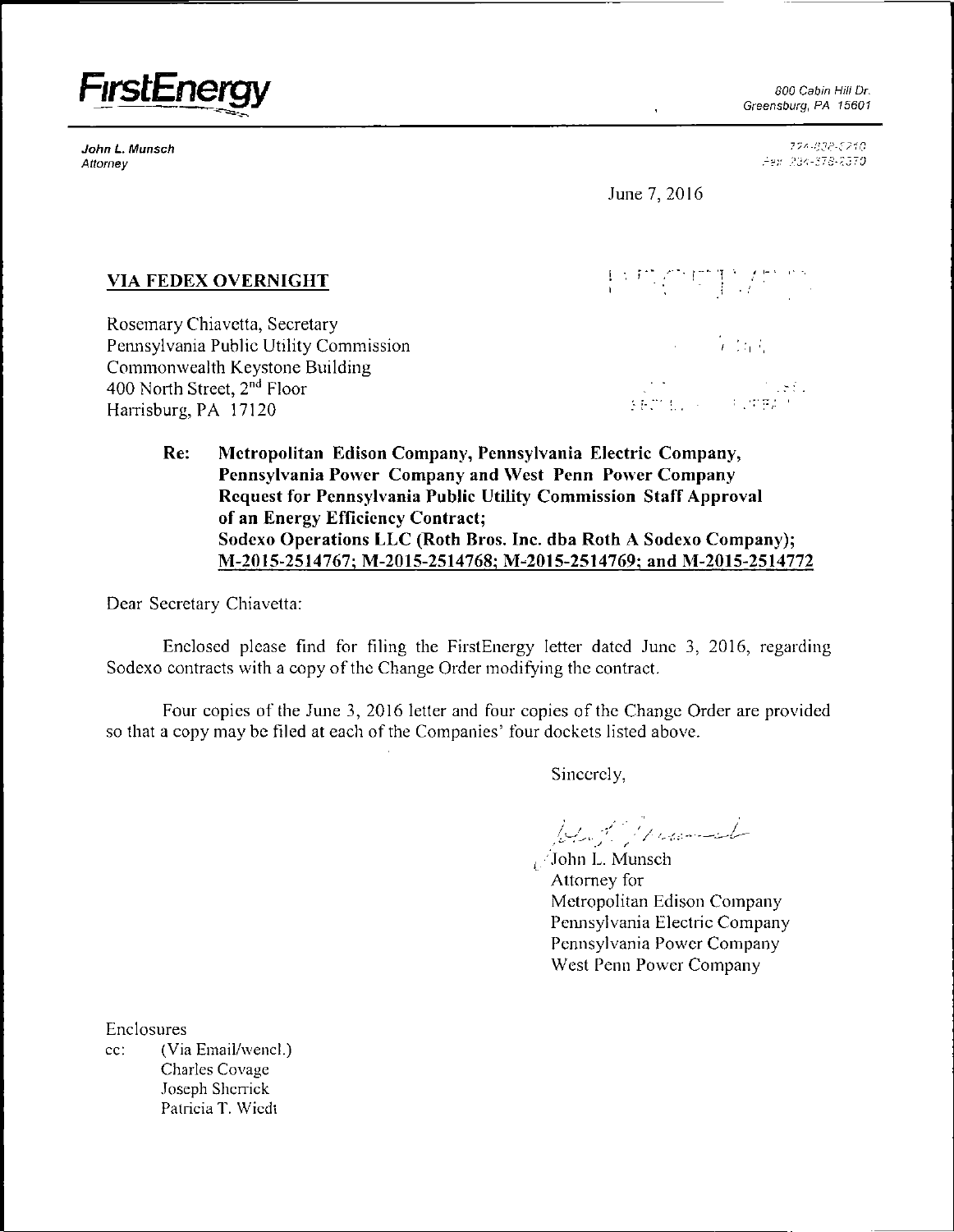

**Greensburg, PA 15601** 

John L Munsch 724-838-6210 Attorney Fax: 234-6 78-2370

June 3, 2016



**PA PUBLIC UTILITY COMMISSION SECRETARY'S BUREAU** 

**Re: Metropolitan Edison Company, Pennsylvania Electric Company, Pennsylvania Power Company and West Penn Power Company Request for Pennsylvania Public Utility Commission Staff Approval of an Energy Efficiency Contract; Docket Nos. M-2015-2514767; M-2015-2514768; M-2015-2514769; and M-2015-2514772** 

Sodexo Operations LLC (Roth Bros. Inc. dba Roth A Sodexo Company);

## **Sodexo Purchase Order No. 55121998: Program Management and Marketing; Sodexo Purchase Order No. 55121999: Program Incentives**

Dear Ms. Wiedt:

Admitted in MD, PA, WV

Metropolitan Edison Company, Pennsylvania Power Company, Pennsylvania Electric Company and West Penn Power Company ("FirstEnergy Companies") are in receipt of your two letters dated June 2, 2016, concerning the FirstEnergy Companies' two contracts with Sodexo Operations LLC ("Sodexo").

On April 20, 2016, the FirstEnergy Companies submitted their contracts with Sodexo to the Pennsylvania Public Utility Commission ("Commission") for approval pursuant to the Commission's Implementation Order of June 19, 2015, at Docket No. M-2014-2424864. The two contracts are referenced by Purchase Order number, above.

Your letters of June 2, 2016, request that the FirstEnergy Companies remove a specific clause from their contracts with Sodexo. The specific clause is found at pages 8 to 9 of the Program Management and Marketing contract (Purchase Order 55121998). The specific clause is quoted as follows:

#### *Industry Conference Attendance:*

*Sodexo will attend industry energy efficiency user group conferences annually, where there is participation by customers, program allies, and any other market participants, that are important to the Companies' Energy Efficiency and Conservation programs. To that end, Sodexo will offer once per calendar year the following to the Companies at no charge to participate in annual user group conferences: (a) complimentary registration for up to three (3) FirstEnergy employees (Program* 

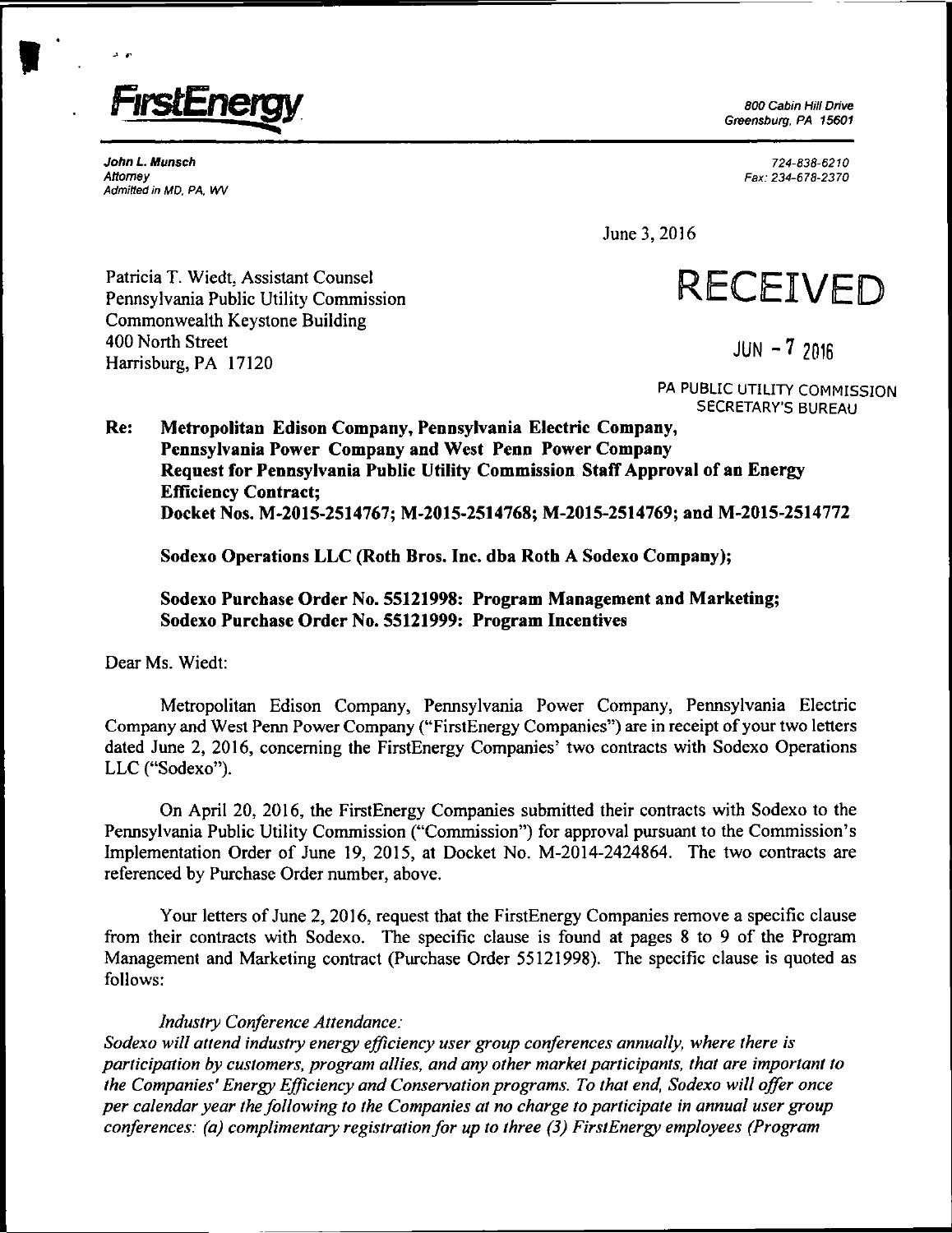### Page 2

*Implementation Managers or comparable functions), (b) complimentary hotel accommodations for sponsored attendees, and (c) reasonable travel costs for sponsored attendees. Example: AESP Regional or National Meeting.* 

By this letter the FirstEnergy Companies hereby confirm that the specific clause, quoted above, has been removed from the Sodexo contract in its entirety. The FirstEnergy Companies have executed a Change to Purchase Order with Sodexo modifying the contract at Purchase Order 55121998 (Program Management and Marketing) and removing the specific clause. The Change Order was executed June 2. 2016.

As confirmation that the specific clause has been removed the FirstEnergy Companies attach to this letter a copy of Change Order amending the contract at Purchase Order 55121998 (Program Management and Marketing) and removing the specific clause quoted above.

The Sodexo contract at Purchase Order 55121999 (Program Incentives) does not contain a clause relating to Industry Conference Attendance and, therefore, a change is not indicated to comply with the request.

The FirstEnergy Companies provide this response to your letters of June 2, 2016, in Order to confirm that the Sodexo contracts are acceptable to the Commission and that the contracts may now be implemented immediately to commence with Phase III of the Companies' EE&C Plans.

Four copies of this letter and the Change Order are provided so that a copy may be filed at each of the FirstEnergy Companies' four dockets.

Please call me at your earliest convenience should you want additional information.

Respectfully submitted,

Gohd Musch

John L. Munsch Attorney for Metropolitan Edison Company Pennsylvania Electric Company Pennsylvania Power Company West Penn Power Company

Enclosures

cc: (Via Email w/encl.) Charles Covage Joseph Sherrick Robert F. Young Kriss Brown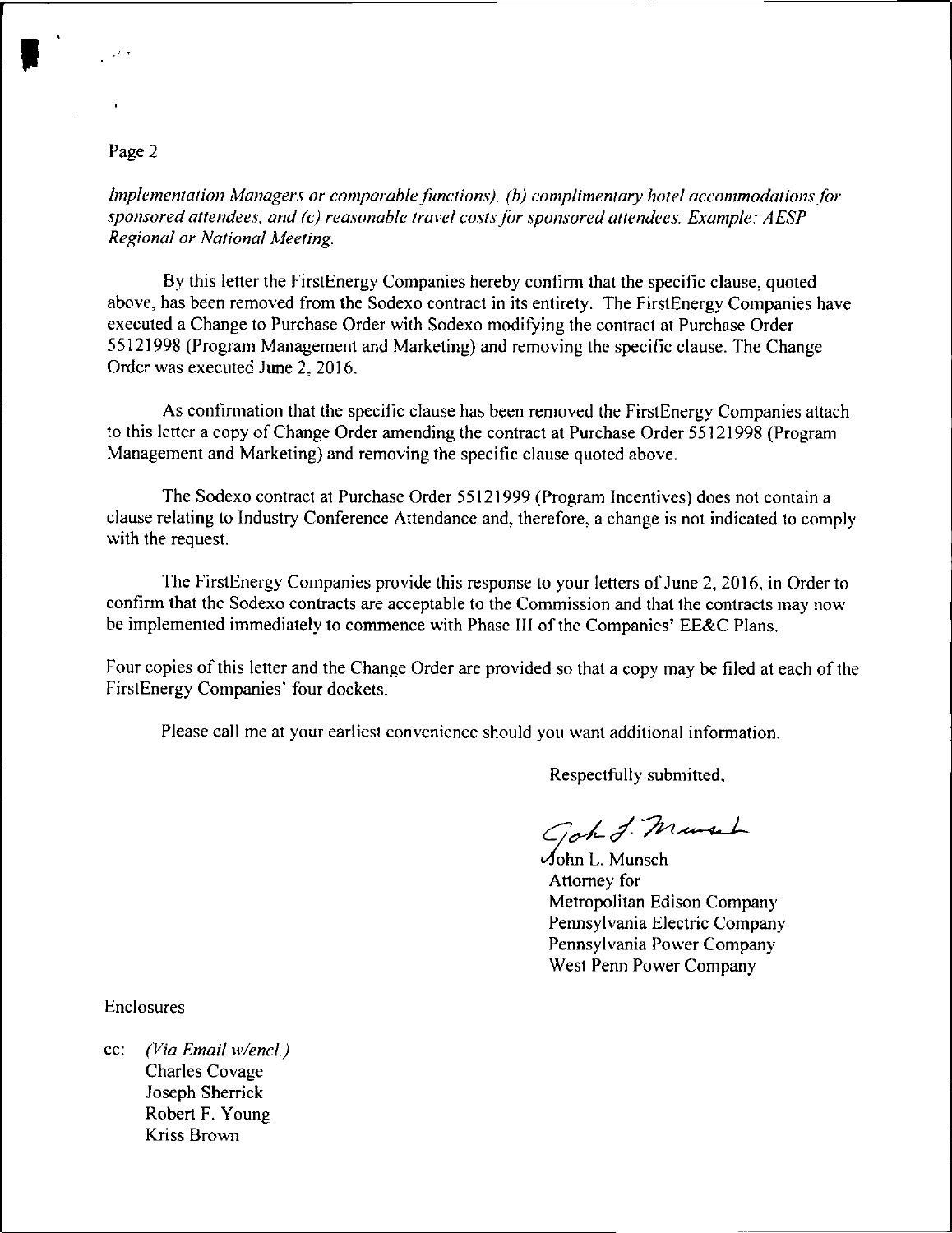

SODEXO OPERATIONS LLC 3 84 7 CRUM ROAD YOUNGSTOWN OH 44515-4209

Your number with us 210043951

# **Change to Purchase Order**

PO number/date 55121998 / 04/11/2016 Contact person/Telephone Robert Smith/330-761-4288 Comaci person Email  $\mathop{\mathtt{s}}\mathop{\mathsf{mi}}\mathop{\mathtt{thbob}}$ @firstenergycorp.com Our fax number 330-315-9240

| Valid from: | 06/01/2016 |
|-------------|------------|
| Valid to :  | 05/31/2021 |

| Freight Charges & FOB Terms: No freight, FOB destination<br>Terms of payt.: within 10 days 2 % cash discount<br>within 45 days Due net           | Currency USD                                              |
|--------------------------------------------------------------------------------------------------------------------------------------------------|-----------------------------------------------------------|
| Change Order #1<br>Dated 6/2/2016                                                                                                                |                                                           |
| Buyer Contact: Robert Smith<br>Phone: (330)761-4288<br>Email: smithbob@Firstenergycorp.com                                                       | RECEIVED                                                  |
| Language Modification                                                                                                                            | $JUN - 72016$                                             |
| Attention: Mike Wardle                                                                                                                           |                                                           |
| Phone: 330-270-2613<br>Email: mike.wardle@sodexo.com                                                                                             | PA PUBLIC UTILITY COMMISSION<br><b>SECRETARY'S BUREAU</b> |
| FirstEnergy Technical Representative: Steve Ouellette<br>Phone: 330-384-5242<br>Email: seouellette@firstenergycorp.com                           |                                                           |
| FirstEnergy Technical Representative: Todd Kirkpatrick<br>Phone: 724-838-6517<br>Email: tkirkpa@firstenergycorp.com                              |                                                           |
| Change Order Description: The purpose of this Change Order is to delete the section of the<br>agreement titled "Industry Conference Attendance". |                                                           |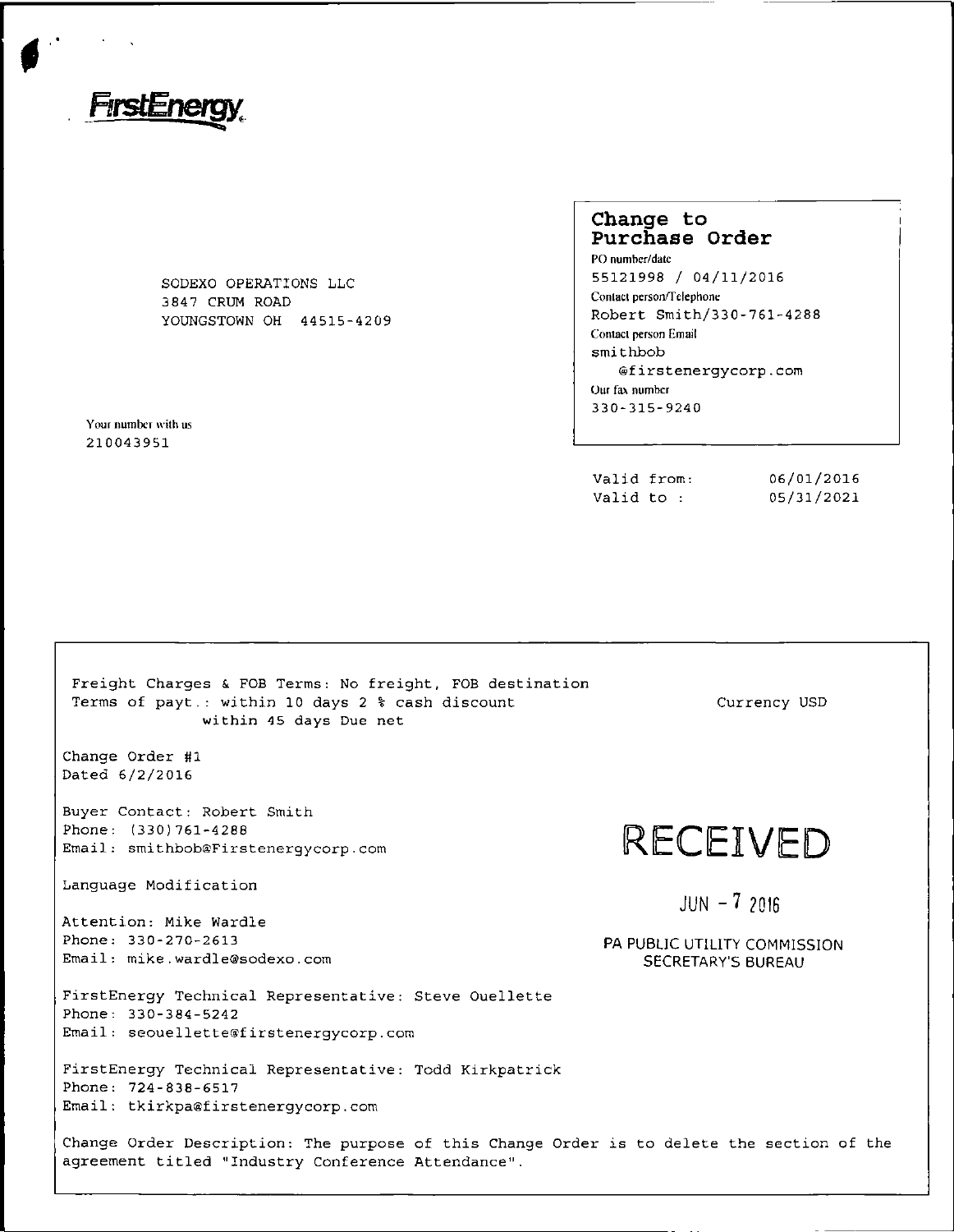PO number/dale 55121998 / 04/11/2016

Text changed

#### Change Order

Except as amended herein, all terms, conditions, requirements, and provisions of the Purchase Order and any subsequent Change Orders thereto shall remain unchanged and in full force and effect.